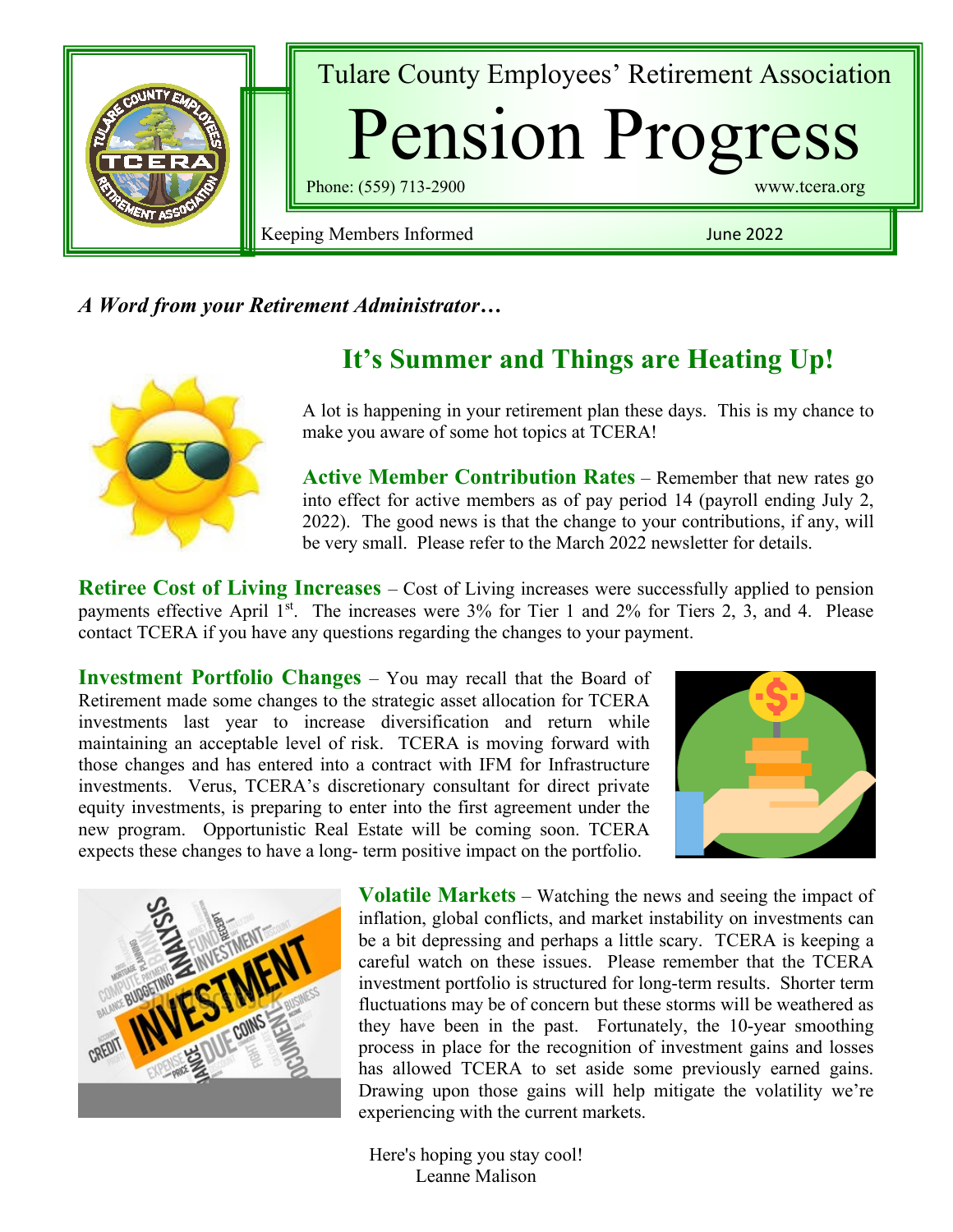# **Upcoming Board of Retirement Elections**

The Board of Retirement will be holding elections later this year for three trustee positions for three-year terms beginning January 1, 2023. Formal election notices will be distributed to voting members sometime in August. These elections are important because Board trustees are charged with significant responsibility for the governance and oversight of your TCERA retirement plan. The elections will be held on December 6, 2022. The following are the trustee seats up for election this year:

- *Third Member (General Member Representative) – elected to represent the general membership.*
- *Eighth Member (Retired Member Representative) – elected to represent the retiree membership.*
- *Eighth Member Alternate (Retired Alternate Member Representative) – elected to represent the retired membership in the absence of the Retired Member Representative and other elected trustees under certain circumstances.*



**ACTIVE MEMBERS** – Please note that ballots are mailed to your home address as recorded with your employer. *Please make sure your address is current with your payroll clerk!*

The makeup of the nine member Board of Retirement is determined by law as follows:

- *General Member Representation* Two trustee seats elected by active general members of TCERA.
- *Safety Member Representation* One trustee seat elected by safety members of TCERA.
- *Community Representation*  Three trustee seats appointed by the Board of Supervisors.
- *Board of Supervisors Representation* One trustee seat appointed by the Board of Supervisors.
- *Retired Member Representation* One trustee seat elected by the members of the Tulare County Retired Employees Association (TCREA).
- *Auditor/Treasurer/Tax Collector Representation* One ex-officio trustee seat filled by the incumbent of this position with the County of Tulare.

Retirement law and other governance also allow for alternate trustees to vote in the absence of specific trustees under certain circumstances:

- *Safety Member Alternate* The safety member alternate is determined in conjunction with the safety member election. Retirement law assigns two broad categories of safety membership for trustee election purposes – law enforcement and fire suppression. The candidate receiving the largest number of votes from all votes cast from both classifications is elected as the Safety member trustee. The candidate receiving the largest number of votes from the classification not associated with the winner of the election becomes the safety member alternate trustee for the same term.
- *Retiree Member Alternate* The retiree member alternate election is handled as a separate election with its own candidate pool. Candidates must specifically designate that they are running for the alternate position. The retiree member and the retiree alternate elections are held at the same time and serve the same three year term.
- *Auditor/Treasurer/Tax Collector Alternate* The Auditor/Treasurer/Tax Collector has the authority to appoint an alternate trustee. No election is required for this position.

The trustee seats on the Board of Retirement, excluding the ex-officio positions for the Auditor/Treasurer/Tax Collector trustee and alternate, are subject to staggered three year terms.

Keep your eyes open for election information and materials that will be made available in August!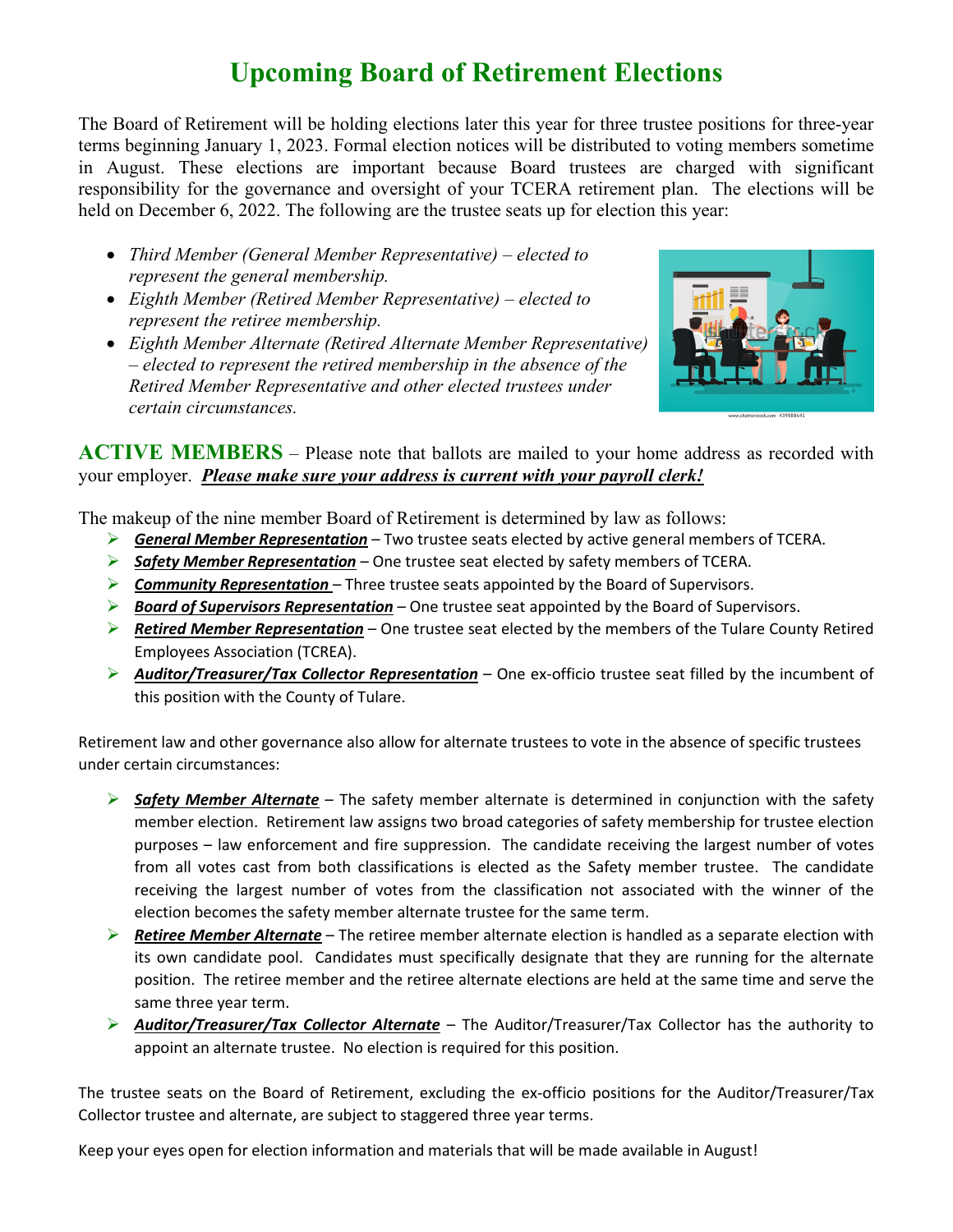# **A Few Frequently Asked Questions…**

### **Why is having a "Defined Benefit" retirement plan important to me?**

Under a Defined Benefit Plan (like TCERA), a formula is used to calculate the plan member's retirement allowances. The more generous the formula, the higher the retirement benefits for plan members. A Defined Benefit retirement program is designed to pay the pension benefit for the life of the retiree – another important feature of the TCERA plan. In addition, the TCERA plan provides cost-of-living adjustments (COLA's) to retirees in order to help protect the purchasing power of their pensions. Pre-retirement and post-retirement death benefits are also provided under the plan which may include lifetime benefits to qualified beneficiaries. Finally, disability retirement benefits are also available from the TCERA plan for those qualified active members who become permanently disabled from performing the essential duties of their job classifications. Contact the Retirement office for more information.



#### **How does the balance in my TCERA retirement account affect my retirement benefit?**

Your account balance is not part of the calculation of your retirement benefit with TCERA. The benefit is calculated using a formula based upon your membership type (General or Safety and Tier), your age at retirement, your years of retirement service credit with TCERA, and your final average salary. Your contributions are important in that they help to fund the monthly pension benefit you will receive, but your contributions DO NOT play a role in determining the amount of your monthly retirement allowance.

#### **Can I take out a loan on the amount I have in my TCERA account?**

No, loans are not allowed. The provisions of the California Government Code sections governing the TCERA plan do not permit us to make loans from the amount a member holds in her/his retirement account. While loans are permissible to employees who participate in the County's Defined Contribution program, the same is NOT true for TCERA.

### **Can I use funds from my defined contribution (Empower) account or other deferred compensation plans to buy-back service time for Retirement?**

Yes. Rollovers from your Defined Contribution plan, IRA, 403B, and 401K programs can be accepted by TCERA for the purchase of qualified years of service under the Retirement Association. Other acceptable methods of payment include lump-sum payments and post-tax biweekly deductions from your pay. For more details regarding service purchases, please contact the Retirement office.

### **I am divorced and my ex-spouse received community property from my retirement account. If my ex-spouse withdraws it, can I purchase my service back?**

When TCERA receives Court approved instructions for how your contributions and years of service are to be divided between you and your ex-spouse, the account will be divided (both contributions and years of service) as instructed. If the ex-spouse elects to take a withdrawal, you will be notified and will be given the option of redepositing the amount withdrawn (plus interest) and having the years of service restored into your retirement account. You wil**l** have up to a maximum of five (5) years from the date of the notice to complete the redeposit. If the ex-spouse does not withdraw, the community property cannot be restored.

### **Can my benefit change after retirement?**

Your basic retirement benefit will not change after you retire. The basic benefit is determined based on your membership type and tier, age, years of service, and final average salary at the time of your retirement. There are currently two additional components of retirement compensation that can increase or decrease after retirement. The first is the Cost of Living amount paid to you as determined each year by the Board of Retirement. The Cost of Living amount can increase or decrease based on the change in CPI for the year. The second component is any eligible non-vested compensation paid from the Supplemental Retiree Benefit Reserve (SRBR) such as Supplemental Cash and Supplemental COLA. Not all retirees are eligible for supplemental benefits and the Board of Retirement can adjust these benefits at any time.